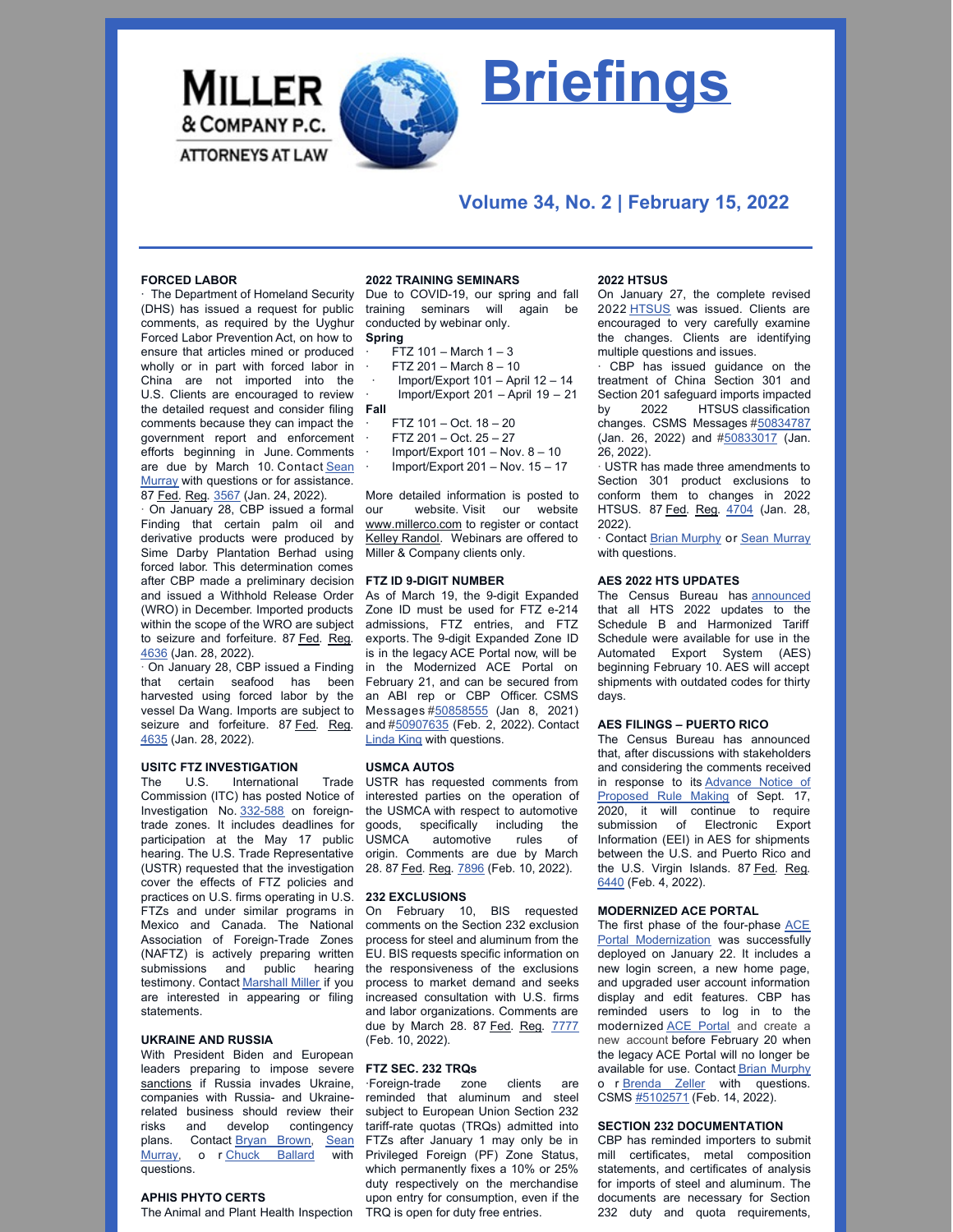Service (APHIS) is extending its · Use of a bonded warehouse for 14, 2022).

### **FDA DRUG FACILITIES**

The General Accountability Office recommending that the Food and Drug questions. Administration (FDA) improve its inspections of foreign and domestic **JAPAN STEEL** drug manufacturers. The FDA has announced plans to begin a pilot program in 2022 to conduct unannounced inspections of foreign drug facilities to address concerns that facilities in China and India are evading FDA enforcement. [GAO-22-103611](https://www.gao.gov/assets/720/718363.pdf) (Jan. 2022).

### **CHINA UVL ADDITIONS**

On February 8, BIS added 33 Chinese entities to its Unverified List (UVL). Entities include technology, electronics, and biologic companies, as well as universities. Persons must obtain a UVL statement before transferring anything to one of these entities, even if the product is EAR99. License exceptions may not be used. Being on the UVL should always be considered a red flag. 87 Fed. Reg. [7037](https://nam10.safelinks.protection.outlook.com/?url=https%3A%2F%2Fwww.govinfo.gov%2Fcontent%2Fpkg%2FFR-2022-02-08%2Fpdf%2F2022-02536.pdf%3Futm_source%3Dfederalregister.gov%26utm_medium%3Demail%26utm_campaign%3Dsubscription%2Bmailing%2Blist&data=04%7C01%7Cmcox%40millerco.com%7Ca6916709064343d6f6b508d9eb2a7a10%7C73a168550ba84f79a774e89e3694b602%7C1%7C0%7C637799389945252627%7CUnknown%7CTWFpbGZsb3d8eyJWIjoiMC4wLjAwMDAiLCJQIjoiV2luMzIiLCJBTiI6Ik1haWwiLCJXVCI6Mn0%3D%7C3000&sdata=JvIJoujMRlLqKksu9ljiA8NnoAoGFIA%2FFZbh4g2XLFA%3D&reserved=0) (Feb. 8, 2022).

### **ENTITY LIST ADDITIONS**

On February 14, BIS added 7 entities from China, Pakistan, and the United Arab Emirates (UAE) to the Entity List. 87 Fed. Reg. [8180](https://nam10.safelinks.protection.outlook.com/?url=https%3A%2F%2Fwww.govinfo.gov%2Fcontent%2Fpkg%2FFR-2022-02-14%2Fpdf%2F2022-03029.pdf%3Futm_source%3Dfederalregister.gov%26utm_medium%3Demail%26utm_campaign%3Dsubscription%2Bmailing%2Blist&data=04%7C01%7Cmcox%40millerco.com%7Cec18071286c94df5380408d9eff0b1fa%7C73a168550ba84f79a774e89e3694b602%7C1%7C0%7C637804639327890628%7CUnknown%7CTWFpbGZsb3d8eyJWIjoiMC4wLjAwMDAiLCJQIjoiV2luMzIiLCJBTiI6Ik1haWwiLCJXVCI6Mn0%3D%7C3000&sdata=ryS1IbjBRmP7vXV4QQQI3HKp2Mf6Nd8dDim8Gy4n0pI%3D&reserved=0) (Feb. 14, 2022).

### **REUSABLE CONTAINERS**

Clients are reminded that containers or holders and their accessories that are capable of repeated use in the international transportation of merchandise may qualify as Instruments of [International](https://nam10.safelinks.protection.outlook.com/?url=https%3A%2F%2Fwww.law.cornell.edu%2Fuscode%2Ftext%2F19%2F1322&data=04%7C01%7Cmcox%40millerco.com%7Cc22420d9658748eb549c08d9e1e84cef%7C73a168550ba84f79a774e89e3694b602%7C1%7C0%7C637789210143631445%7CUnknown%7CTWFpbGZsb3d8eyJWIjoiMC4wLjAwMDAiLCJQIjoiV2luMzIiLCJBTiI6Ik1haWwiLCJXVCI6Mn0%3D%7C3000&sdata=o5BHzy%2BMHjXRpRPfY2YZBp%2F%2BSl9mOwh3oc4ycne5RVg%3D&reserved=0) Traffic (19 U.S.C. § 1322(a) and 19 C.F.R. § 10.41a) and be [released](https://nam10.safelinks.protection.outlook.com/?url=https%3A%2F%2Fwww.ecfr.gov%2Fcurrent%2Ftitle-19%2Fchapter-I%2Fpart-10%2Fsubpart-A%2Fsubject-group-ECFR1577361a4e2f0a1%2Fsection-10.41a&data=04%7C01%7Cmcox%40millerco.com%7Cc22420d9658748eb549c08d9e1e84cef%7C73a168550ba84f79a774e89e3694b602%7C1%7C0%7C637789210143631445%7CUnknown%7CTWFpbGZsb3d8eyJWIjoiMC4wLjAwMDAiLCJQIjoiV2luMzIiLCJBTiI6Ik1haWwiLCJXVCI6Mn0%3D%7C3000&sdata=VbNcqjqEnstytG07jstRyDAV%2FGQoj5afBPdSV9ll1LU%3D&reserved=0) without entry or duty payment under HTSUS subheading [9803.00.50](https://nam10.safelinks.protection.outlook.com/?url=https%3A%2F%2Fhts.usitc.gov%2F%3Fquery%3D9803.00.50&data=04%7C01%7Cmcox%40millerco.com%7Cc22420d9658748eb549c08d9e1e84cef%7C73a168550ba84f79a774e89e3694b602%7C1%7C0%7C637789210143631445%7CUnknown%7CTWFpbGZsb3d8eyJWIjoiMC4wLjAwMDAiLCJQIjoiV2luMzIiLCJBTiI6Ik1haWwiLCJXVCI6Mn0%3D%7C3000&sdata=%2Bbb2qn69AAtC2dNK2snFWl8caaId4TrbJkhbe%2BdUyUU%3D&reserved=0). Common examples include skids, pallets, tiedown straps, certain collapsible steel racks, and hand trucks. Contact Bryan [Brown](mailto:bbrown@millerco.com)[,](mailto:bmurphy@millerco.com) Brian [Murphy](mailto:bmurphy@millerco.com), or Sean [Murray](mailto:bmurphy@millerco.com) with questions.

# **NEW OFAC PENALTY LIMITS**

To account for inflation, the Office of Foreign Assets Control (OFAC) has raised the penalties on violations pursuant to the International Emergency Economic Powers Act (IEEPA) from \$311,562 to \$330,947. Penalties were also raised for violations of other statutes. 87 Fed. Reg. [7369](https://nam10.safelinks.protection.outlook.com/?url=https%3A%2F%2Fwww.govinfo.gov%2Fcontent%2Fpkg%2FFR-2022-02-09%2Fpdf%2F2022-02736.pdf%3Futm_campaign%3Dsubscription%2Bmailing%2Blist%26utm_source%3Dfederalregister.gov%26utm_medium%3Demail&data=04%7C01%7Cmcox%40millerco.com%7C0197e90f20bc4af97de808d9ec28ee7c%7C73a168550ba84f79a774e89e3694b602%7C1%7C0%7C637800482813136644%7CUnknown%7CTWFpbGZsb3d8eyJWIjoiMC4wLjAwMDAiLCJQIjoiV2luMzIiLCJBTiI6Ik1haWwiLCJXVCI6Mn0%3D%7C3000&sdata=AnQkEYQCqsbP%2FB9oJC6WzDDpV8ajPMwSt%2BB5saP9Zco%3D&reserved=0) (Feb. 9, 2022).

### **FOREIGN DIRECT PRODUCT RULE**

BIS has issued a Final Rule to reorganize, clarify, and correct regulations related to the Foreign Direct Product (FDP) Rule. 87 Fed. Reg. [6022](https://nam10.safelinks.protection.outlook.com/?url=https%3A%2F%2Fwww.govinfo.gov%2Fcontent%2Fpkg%2FFR-2022-02-03%2Fpdf%2F2022-02302.pdf%3Futm_source%3Dfederalregister.gov%26utm_medium%3Demail%26utm_campaign%3Dsubscription%2Bmailing%2Blist&data=04%7C01%7Cmcox%40millerco.com%7Cf4306850d76445826dc308d9e74956ff%7C73a168550ba84f79a774e89e3694b602%7C1%7C0%7C637795124454257352%7CUnknown%7CTWFpbGZsb3d8eyJWIjoiMC4wLjAwMDAiLCJQIjoiV2luMzIiLCJBTiI6Ik1haWwiLCJXVCI6Mn0%3D%7C3000&sdata=Je3%2F1yWd9RzVHwPRdkQWrJk8BIoOUdHslLPcZ4tWmUk%3D&reserved=0) (Feb. 3, 2022).

# **EMERGING TECH LIST**

The White House has [released](https://millerco.com/sites/default/files/2022-02/Tech List - Technologies for American Innovation and National Security _ The White House.pdf) an updated list of critical and emerging technologies. This list is created to help guide efforts to promote U.S. scheme that overcharged clients. technological leadership amid technology competition with China. BIS **BRAZIL TRADE** is expected to issue new controls On February 2, USTR [announced](https://nam10.safelinks.protection.outlook.com/?url=https%3A%2F%2Fustr.gov%2Fabout-us%2Fpolicy-offices%2Fpress-office%2Fpress-releases%2F2022%2Ffebruary%2Fus-brazil-protocol-relating-trade-rules-and-transparency-enters-force&data=04%7C01%7Cmcox%40millerco.com%7C8a427c27564642e22c8c08d9eff6a1bd%7C73a168550ba84f79a774e89e3694b602%7C1%7C0%7C637804664829905907%7CUnknown%7CTWFpbGZsb3d8eyJWIjoiMC4wLjAwMDAiLCJQIjoiV2luMzIiLCJBTiI6Ik1haWwiLCJXVCI6Mn0%3D%7C3000&sdata=Ckg0KzMgKJxihoIEKt%2FI9ZNPfsKZD8P6bSRCH5DlR7U%3D&reserved=0) that

acceptance of electronic copies of storage permits a zero duty rate when a phytosanitary certificates and forms until TRQ is open. We are advising clients of September 30. CSMS  $#51027026$  (Feb. the advantages of using a bonded (GAO) has issued a report clients. Contact [Marshall](mailto:mmiller@millerco.com) Miller with warehouse for storage and distribution under these specific circumstances. We are in the process of establishing multiple new bonded warehouses for

The U.S. and Japan have [agreed](https://www.commerce.gov/sites/default/files/2022-02/US-Statement-on-Japan-232.pdf) to initiate Section 232 TRQs for Japanese steel beginning April 1. Aluminum is not covered by the agreement.

### **REQUESTS FOR INFORMATION**

CBP has announced changes to the process for submitting responses to CBP Forms 28, 29, and 4647. Beginning January 29, users are not able to submit responses through the ACE portal until new ACE updates are deployed in April 2022. CSMS [#50775619](https://nam10.safelinks.protection.outlook.com/?url=https%3A%2F%2Fcontent.govdelivery.com%2Fbulletins%2Fgd%2FUSDHSCBP-306c643%3Fwgt_ref%3DUSDHSCBP_WIDGET_2&data=04%7C01%7Cmcox%40millerco.com%7Cb1acc9ed3cdb44c3cbef08d9ec0433b8%7C73a168550ba84f79a774e89e3694b602%7C1%7C0%7C637800325047845464%7CUnknown%7CTWFpbGZsb3d8eyJWIjoiMC4wLjAwMDAiLCJQIjoiV2luMzIiLCJBTiI6Ik1haWwiLCJXVCI6Mn0%3D%7C3000&sdata=sWhFpYYoGbkr5Lp5ZdKRnUEsA4yJASVLdMjPxUE6zIw%3D&reserved=0) (Jan. 20, 2022).

# **AMS IN ACE**

The electronic filing of Agricultural Marketing Service (AMS) marketing order information in ACE becomes mandatory on February 28. Entries will be rejected for any HTSUS classification flagged "AM4" for which AMS ACE PGA message set data is not provided. CSMS [#50885279](https://nam10.safelinks.protection.outlook.com/?url=https%3A%2F%2Fcontent.govdelivery.com%2Fbulletins%2Fgd%2FUSDHSCBP-308729f%3Fwgt_ref%3DUSDHSCBP_WIDGET_2&data=04%7C01%7Cmcox%40millerco.com%7C8a427c27564642e22c8c08d9eff6a1bd%7C73a168550ba84f79a774e89e3694b602%7C1%7C0%7C637804664829905907%7CUnknown%7CTWFpbGZsb3d8eyJWIjoiMC4wLjAwMDAiLCJQIjoiV2luMzIiLCJBTiI6Ik1haWwiLCJXVCI6Mn0%3D%7C3000&sdata=W7TR%2F9iYFOY8famYwvWYrHRnh8pngPwqo61tT2UfUgk%3D&reserved=0) (Jan. 31, 2022).

### **AFGHANISTAN FAQs**

OFAC has issued seven (7) [frequently](https://nam10.safelinks.protection.outlook.com/?url=https%3A%2F%2Fhome.treasury.gov%2Fpolicy-issues%2Ffinancial-sanctions%2Ffaq%2Fadded%2F2022-02-02&data=04%7C01%7Cmcox%40millerco.com%7C1e6350649d4045bf1a1508d9e74acf9a%7C73a168550ba84f79a774e89e3694b602%7C1%7C0%7C637795130754028765%7CUnknown%7CTWFpbGZsb3d8eyJWIjoiMC4wLjAwMDAiLCJQIjoiV2luMzIiLCJBTiI6Ik1haWwiLCJXVCI6Mn0%3D%7C3000&sdata=ENLCYSFJfkx%2BuzVAD4rB0x8ap1YY6RxqBJkjiZGl2Hk%3D&reserved=0) asked questions (FAQs) regarding humanitarian assistance to Afghanistan. The guidance allows cash and bank transfers for transactions related to water systems that benefit the public and for salaries for healthcare workers and teachers, even if payment must go through the Taliban or Haqqani networks.

# **ITAR PENALTY**

The Directorate of Defense Trade Controls has [fined](https://nam10.safelinks.protection.outlook.com/?url=https%3A%2F%2Fwww.pmddtc.state.gov%2Fsys_attachment.do%3Fsysparm_referring_url%3Dtear_off%26view%3Dtrue%26sys_id%3D128529c31b5dcd90c6c3866ae54bcb35&data=04%7C01%7Cmcox%40millerco.com%7C7b60aa7834cc4d42360208d9e816f5b8%7C73a168550ba84f79a774e89e3694b602%7C1%7C0%7C637796007572107139%7CUnknown%7CTWFpbGZsb3d8eyJWIjoiMC4wLjAwMDAiLCJQIjoiV2luMzIiLCJBTiI6Ik1haWwiLCJXVCI6Mn0%3D%7C3000&sdata=GzAsuFqFCbBOqcoM6uXQrQ0HPWvFqkJbBeZ0bmOBej8%3D&reserved=0) Torrey Pines Logic (TPL) \$840,000 after TPL agreed that it had exported sensors appearing on the U.S. Munitions List (USML) to China and Lebanon. In addition, TPL failed to keep adequate records, engaged in unauthorized activities, and failed to register with the DDTC.

# **RESIDENTIAL WASHERS**

On February 8, a World Trade Organization (WTO) Panel [concluded](https://nam10.safelinks.protection.outlook.com/?url=https%3A%2F%2Fdocs.wto.org%2Fdol2fe%2FPages%2FSS%2Fdirectdoc.aspx%3Ffilename%3Dq%3A%2FWT%2FDS%2F546R.pdf%26Open%3DTrue&data=04%7C01%7Cmcox%40millerco.com%7Cb0f6646467a04bf3619308d9ed84d065%7C73a168550ba84f79a774e89e3694b602%7C1%7C0%7C637801976943493495%7CUnknown%7CTWFpbGZsb3d8eyJWIjoiMC4wLjAwMDAiLCJQIjoiV2luMzIiLCJBTiI6Ik1haWwiLCJXVCI6Mn0%3D%7C3000&sdata=9XVOipK2gxpH2ua8spbxJcU21yBO8M%2BY0a65cOELLdE%3D&reserved=0) that the U.S. made numerous errors in adopting the safeguards on large residential washing machines from South Korea. The U.S. may appeal the case, but due to the U.S. blockade on appointments to the WTO Appellate Body, there would be no binding decision.

# **CUSTOMS BROKER INDICTED**

On February 10, the Justice Department [announced](https://nam10.safelinks.protection.outlook.com/?url=https%3A%2F%2Fwww.justice.gov%2Fusao-cdca%2Fpr%2Fcustoms-broker-arrested-federal-indictment-alleging-tax-evasion-and-scheme-defraud&data=04%7C01%7Cmcox%40millerco.com%7C8a427c27564642e22c8c08d9eff6a1bd%7C73a168550ba84f79a774e89e3694b602%7C1%7C0%7C637804664829905907%7CUnknown%7CTWFpbGZsb3d8eyJWIjoiMC4wLjAwMDAiLCJQIjoiV2luMzIiLCJBTiI6Ik1haWwiLCJXVCI6Mn0%3D%7C3000&sdata=FWEZ6jVok9IOAYETHIsbsu5xaHNgoh6Zztxoot2l5bM%3D&reserved=0) the indictment of customs broker Frank Seung Noah. Mr. Noah is charged with evading \$1.5 million in taxes and engaging in a \$3.4 million wire fraud

covering emerging and foundational the U.S.-Brazil Protocol Relating to

product exclusions, melt and pour requirements, and antidumping and [countervailing](mailto:bmurphy@millerco.com) duties. Contact Brian Murphy with questions. CSMS [#50930928](https://content.govdelivery.com/accounts/USDHSCBP/bulletins/30924f0) (Feb. 4, 2022).

### **DDTC GUIDELINES**

The Directorate of Defense Trade Controls (DDTC) has released updated [Guidelines](https://millerco.com/sites/default/files/2022-02/Guidelines for Preparing Agreements %28Revision 5.0%29 %281%29.pdf) for Preparing Agreements which includes Technology Assistance and Manufacturing License Agreements (TAA/MLAs). The new guidelines do not change the regulations, but provide much shorter and more streamlined guidance.

# **DTAG**

DDTC is accepting applications until February 25 for membership on the Defense Trade Advisory Group (DTAG). 87 Fed. Reg. [6227](https://nam10.safelinks.protection.outlook.com/?url=https%3A%2F%2Fwww.govinfo.gov%2Fcontent%2Fpkg%2FFR-2022-02-03%2Fpdf%2F2022-02266.pdf%3Futm_source%3Dfederalregister.gov%26utm_medium%3Demail%26utm_campaign%3Dsubscription%2Bmailing%2Blist&data=04%7C01%7Cmcox%40millerco.com%7C5f7943f03f2a483c38ec08d9e832c052%7C73a168550ba84f79a774e89e3694b602%7C1%7C0%7C637796126945080731%7CUnknown%7CTWFpbGZsb3d8eyJWIjoiMC4wLjAwMDAiLCJQIjoiV2luMzIiLCJBTiI6Ik1haWwiLCJXVCI6Mn0%3D%7C3000&sdata=qMD7xYfP8T94YiaclcI0ocReQ4DFXRIVUvPS%2BFuMDdU%3D&reserved=0) (Feb. 3, 2022).

### **CHINESE MISSILE PROLIFERATION**

The State Department has placed sanctions on three Chinese companies for suspected missile proliferation activities. Pursuant to the sanctions, none of these entities will be granted an export license, none can be granted a U.S. government contract, and their products may not be imported into the U.S. 87 Fed. Reg. [3376](https://nam10.safelinks.protection.outlook.com/?url=https%3A%2F%2Fwww.govinfo.gov%2Fcontent%2Fpkg%2FFR-2022-01-21%2Fpdf%2F2022-01117.pdf%3Futm_source%3Dfederalregister.gov%26utm_medium%3Demail%26utm_campaign%3Dsubscription%2Bmailing%2Blist&data=04%7C01%7Cmcox%40millerco.com%7C025bb35d19c840fc6a1c08d9e760a9ae%7C73a168550ba84f79a774e89e3694b602%7C1%7C0%7C637795224641257812%7CUnknown%7CTWFpbGZsb3d8eyJWIjoiMC4wLjAwMDAiLCJQIjoiV2luMzIiLCJBTiI6Ik1haWwiLCJXVCI6Mn0%3D%7C3000&sdata=puq8Src%2BkOsQ%2FhO1WhaGekZgApZPO9xGt5xawxUSyz8%3D&reserved=0) (Jan. 21, 2022).

# **ITAR AMENDMENTS**

The State Department has proposed changes to several provisions in the International Traffic in Arms Regulations (ITAR). Most notably, prior citizenship and prior permanent residency would no longer be considered in determining whether a license is required for releases of technical data to foreign persons under the deemed export and reexport rules. Comments are due by April 4. Contact Bryan [Brown](mailto:bbrown@millerco.com) or Chuck Ballard with [questions.](mailto:cballard@millerco.com) [8](https://nam10.safelinks.protection.outlook.com/?url=https%3A%2F%2Fwww.govinfo.gov%2Fcontent%2Fpkg%2FFR-2022-02-02%2Fpdf%2F2022-01889.pdf&data=04%7C01%7Cmcox%40millerco.com%7Cc5bb417eeb0847458d7608d9ea84aa45%7C73a168550ba84f79a774e89e3694b602%7C1%7C0%7C637798677776353713%7CUnknown%7CTWFpbGZsb3d8eyJWIjoiMC4wLjAwMDAiLCJQIjoiV2luMzIiLCJBTiI6Ik1haWwiLCJXVCI6Mn0%3D%7C3000&sdata=LXz%2BO4%2BX7Sm2o9bE0RbkNP%2FOuamHvo4bAL8IWzPBszM%3D&reserved=0) 7 [Fed.](https://nam10.safelinks.protection.outlook.com/?url=https%3A%2F%2Fwww.govinfo.gov%2Fcontent%2Fpkg%2FFR-2022-02-02%2Fpdf%2F2022-01889.pdf&data=04%7C01%7Cmcox%40millerco.com%7Cc5bb417eeb0847458d7608d9ea84aa45%7C73a168550ba84f79a774e89e3694b602%7C1%7C0%7C637798677776353713%7CUnknown%7CTWFpbGZsb3d8eyJWIjoiMC4wLjAwMDAiLCJQIjoiV2luMzIiLCJBTiI6Ik1haWwiLCJXVCI6Mn0%3D%7C3000&sdata=LXz%2BO4%2BX7Sm2o9bE0RbkNP%2FOuamHvo4bAL8IWzPBszM%3D&reserved=0) [Reg.](https://nam10.safelinks.protection.outlook.com/?url=https%3A%2F%2Fwww.govinfo.gov%2Fcontent%2Fpkg%2FFR-2022-02-02%2Fpdf%2F2022-01889.pdf&data=04%7C01%7Cmcox%40millerco.com%7Cc5bb417eeb0847458d7608d9ea84aa45%7C73a168550ba84f79a774e89e3694b602%7C1%7C0%7C637798677776353713%7CUnknown%7CTWFpbGZsb3d8eyJWIjoiMC4wLjAwMDAiLCJQIjoiV2luMzIiLCJBTiI6Ik1haWwiLCJXVCI6Mn0%3D%7C3000&sdata=LXz%2BO4%2BX7Sm2o9bE0RbkNP%2FOuamHvo4bAL8IWzPBszM%3D&reserved=0) [5759](https://nam10.safelinks.protection.outlook.com/?url=https%3A%2F%2Fwww.govinfo.gov%2Fcontent%2Fpkg%2FFR-2022-02-02%2Fpdf%2F2022-01889.pdf&data=04%7C01%7Cmcox%40millerco.com%7Cc5bb417eeb0847458d7608d9ea84aa45%7C73a168550ba84f79a774e89e3694b602%7C1%7C0%7C637798677776353713%7CUnknown%7CTWFpbGZsb3d8eyJWIjoiMC4wLjAwMDAiLCJQIjoiV2luMzIiLCJBTiI6Ik1haWwiLCJXVCI6Mn0%3D%7C3000&sdata=LXz%2BO4%2BX7Sm2o9bE0RbkNP%2FOuamHvo4bAL8IWzPBszM%3D&reserved=0) (Feb. 2, 2022).

# **BURMA TRADE ADVISORY**

Six federal agencies jointly published a [Business](https://nam10.safelinks.protection.outlook.com/?url=https%3A%2F%2Fhome.treasury.gov%2Fsystem%2Ffiles%2F126%2F20220126_burma_advisory.pdf&data=04%7C01%7Cmcox%40millerco.com%7Cc22420d9658748eb549c08d9e1e84cef%7C73a168550ba84f79a774e89e3694b602%7C1%7C0%7C637789210143631445%7CUnknown%7CTWFpbGZsb3d8eyJWIjoiMC4wLjAwMDAiLCJQIjoiV2luMzIiLCJBTiI6Ik1haWwiLCJXVCI6Mn0%3D%7C3000&sdata=2psQ7UBoC7PVp%2BD5hbb7RTT2%2BsXZOH7nlJmK%2Btg%2F4dY%3D&reserved=0) Advisory on January 26 warning of the heightened risks of doing business in Burma. Four sectors of greatest concern were identified: stateowned enterprises; gems and precious metals; real estate and construction projects; and arms, military equipment, and related activity.

# **ETHIOPIA SANCTIONS REGS**

OFAC has issued the Ethiopia Sanctions Regulations (31 C.F.R. Part 550), which target individuals and entities believed to be involved in human rights violations in Ethiopia. [87](https://nam10.safelinks.protection.outlook.com/?url=https%3A%2F%2Fwww.federalregister.gov%2Fdocuments%2F2022%2F02%2F09%2F2022-02722%2Fethiopia-sanctions-regulations&data=04%7C01%7Cmcox%40millerco.com%7C3272d08c7beb42988e7c08d9ebd34059%7C73a168550ba84f79a774e89e3694b602%7C1%7C0%7C637800114846152232%7CUnknown%7CTWFpbGZsb3d8eyJWIjoiMC4wLjAwMDAiLCJQIjoiV2luMzIiLCJBTiI6Ik1haWwiLCJXVCI6Mn0%3D%7C3000&sdata=1CcZtH0UbTDxD25IRPLLNWUuTy94F4gFzj%2B6%2FPB3t0Y%3D&reserved=0) [Fed.](https://nam10.safelinks.protection.outlook.com/?url=https%3A%2F%2Fwww.federalregister.gov%2Fdocuments%2F2022%2F02%2F09%2F2022-02722%2Fethiopia-sanctions-regulations&data=04%7C01%7Cmcox%40millerco.com%7C3272d08c7beb42988e7c08d9ebd34059%7C73a168550ba84f79a774e89e3694b602%7C1%7C0%7C637800114846152232%7CUnknown%7CTWFpbGZsb3d8eyJWIjoiMC4wLjAwMDAiLCJQIjoiV2luMzIiLCJBTiI6Ik1haWwiLCJXVCI6Mn0%3D%7C3000&sdata=1CcZtH0UbTDxD25IRPLLNWUuTy94F4gFzj%2B6%2FPB3t0Y%3D&reserved=0) [Reg.](https://nam10.safelinks.protection.outlook.com/?url=https%3A%2F%2Fwww.federalregister.gov%2Fdocuments%2F2022%2F02%2F09%2F2022-02722%2Fethiopia-sanctions-regulations&data=04%7C01%7Cmcox%40millerco.com%7C3272d08c7beb42988e7c08d9ebd34059%7C73a168550ba84f79a774e89e3694b602%7C1%7C0%7C637800114846152232%7CUnknown%7CTWFpbGZsb3d8eyJWIjoiMC4wLjAwMDAiLCJQIjoiV2luMzIiLCJBTiI6Ik1haWwiLCJXVCI6Mn0%3D%7C3000&sdata=1CcZtH0UbTDxD25IRPLLNWUuTy94F4gFzj%2B6%2FPB3t0Y%3D&reserved=0) [7374](https://nam10.safelinks.protection.outlook.com/?url=https%3A%2F%2Fwww.federalregister.gov%2Fdocuments%2F2022%2F02%2F09%2F2022-02722%2Fethiopia-sanctions-regulations&data=04%7C01%7Cmcox%40millerco.com%7C3272d08c7beb42988e7c08d9ebd34059%7C73a168550ba84f79a774e89e3694b602%7C1%7C0%7C637800114846152232%7CUnknown%7CTWFpbGZsb3d8eyJWIjoiMC4wLjAwMDAiLCJQIjoiV2luMzIiLCJBTiI6Ik1haWwiLCJXVCI6Mn0%3D%7C3000&sdata=1CcZtH0UbTDxD25IRPLLNWUuTy94F4gFzj%2B6%2FPB3t0Y%3D&reserved=0) (Feb. 9, 2022).

# **CRIMINAL SANCTIONS REGS**

OFAC has announced updates to the Transnational Criminal Organizations Sanctions Regulations, 31 C.F.R. Part 590, effective January 21. 87 Fed. Reg. [3207](https://nam10.safelinks.protection.outlook.com/?url=https%3A%2F%2Fwww.govinfo.gov%2Fcontent%2Fpkg%2FFR-2022-01-21%2Fpdf%2F2022-01072.pdf%3Futm_source%3Dfederalregister.gov%26utm_medium%3Demail%26utm_campaign%3Dsubscription%2Bmailing%2Blist&data=04%7C01%7Cmcox%40millerco.com%7Ca276e383b8ab4b318cd808d9dcf45eba%7C73a168550ba84f79a774e89e3694b602%7C1%7C0%7C637783764387819374%7CUnknown%7CTWFpbGZsb3d8eyJWIjoiMC4wLjAwMDAiLCJQIjoiV2luMzIiLCJBTiI6Ik1haWwiLCJXVCI6Mn0%3D%7C3000&sdata=smfef7sRXxGCuUPn%2BnbTt8JT994XNkE%2Bt%2F%2Fwx8cR3oM%3D&reserved=0) (Jan. 21, 2022).

# **TRADE SECRETS**

On February 7, the Justice Department [announced](https://nam10.safelinks.protection.outlook.com/?url=https%3A%2F%2Fwww.justice.gov%2Fopa%2Fpr%2Ffederal-indictment-charges-prc-based-telecommunications-company-conspiring-former-motorola&data=04%7C01%7Cmcox%40millerco.com%7C8a427c27564642e22c8c08d9eff6a1bd%7C73a168550ba84f79a774e89e3694b602%7C1%7C0%7C637804664829905907%7CUnknown%7CTWFpbGZsb3d8eyJWIjoiMC4wLjAwMDAiLCJQIjoiV2luMzIiLCJBTiI6Ik1haWwiLCJXVCI6Mn0%3D%7C3000&sdata=vu13HAMp%2BcB3f%2F%2FlPa8uRhZHekgWodDifr5WQF6%2FT4g%3D&reserved=0) the indictment of Hytera Communications Corp. for allegedly conspiring with former Motorola employees to steal digital mobile radio technology developed by Motorola.